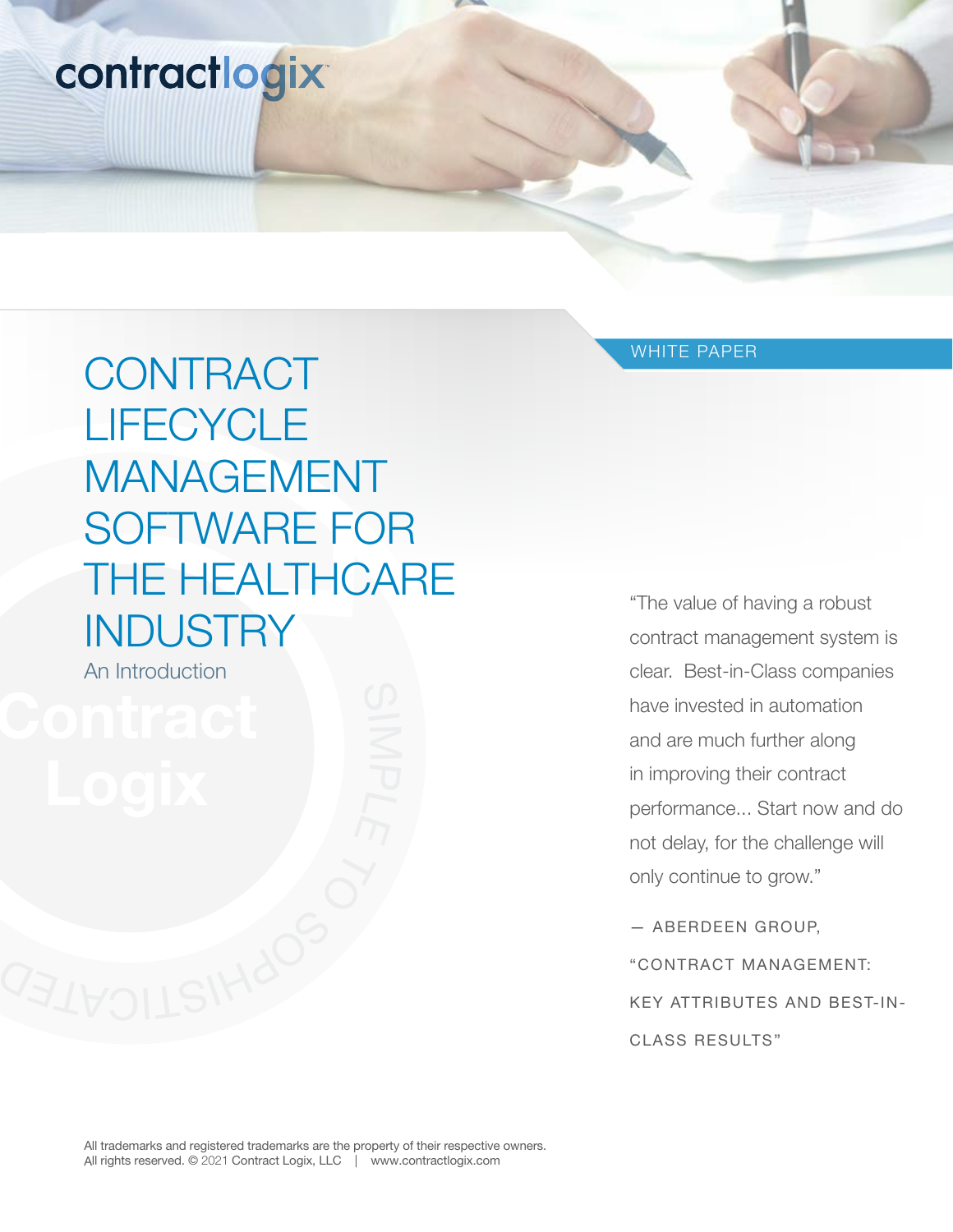# contractlogix

# Table of Contents

| CLM Software: Keeping up with your Contracts 3       |
|------------------------------------------------------|
| Life Before CLM Software: Risks and Inconveniences 4 |
| CLM Software & the Four Core Principles 5            |
|                                                      |
|                                                      |
|                                                      |
|                                                      |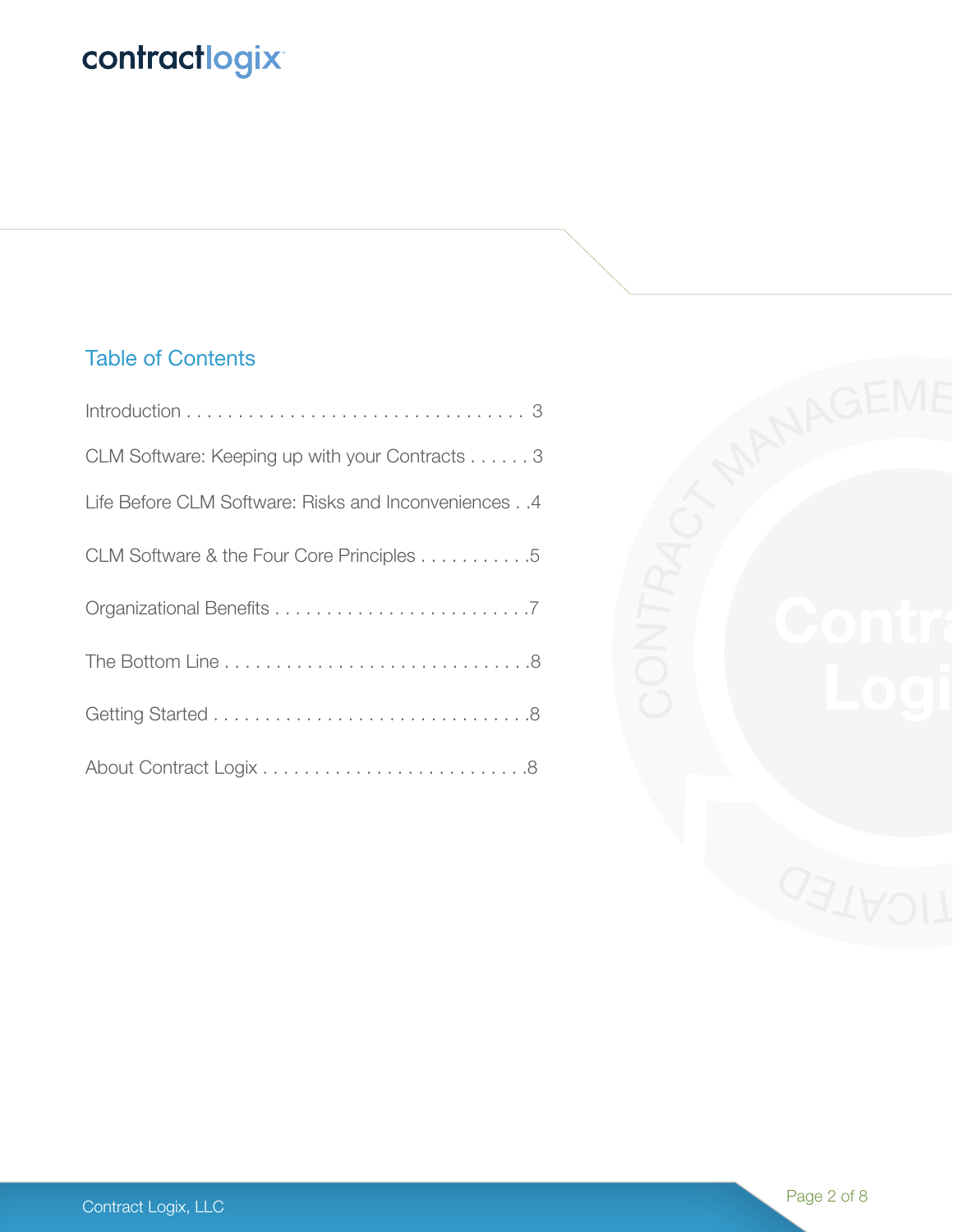#### **Introduction**

Healthcare providers are faced with evolving compliance requirements that are challenging and time-consuming - and this growing complexity is reflected in your organization's contracts. The arduous process of managing various physician and service agreements, along with regulatory compliance standards, such as HIPAA, JCAHO, and other state and federal regulations, are causing organizations like yours to seek a solution that will simplify and streamline the contract lifecycle process for the entire organization.

Though almost everything has changed about how modern organizations execute and manage contracts, one thing remains the same: *contracts are still the bedrock of all your business relationships and transactions.* 



Typical Contract Process

Even as they provide the basis on which to build your business, contracts - if mismanaged - can also become one of your biggest liabilities. Failure to demonstrate compliance or provide an audit trail can be expensive financially and in terms of your reputation and accreditation. Further, inaccessible data, missed deadlines, and untracked or unauthorized changes are just a few more things that can go wrong if you do not have a strong contract management process in place.

#### CLM Software: Keeping up with your **Contracts**

As your contracts become more complicated, the tools you use to manage them need to keep pace. You may have hundreds, or even thousands, of contracts covering a wide variety of departments and facilities, involving multiple agencies and vendors, and potenially governing a staggering volume of transactions via numerous clauses and contingencies.

Contract Lifecycle Management (CLM) software gives busy teams in legal, procurement, and contract administration an integrated set of tools to handle all the tasks associated with healthcare contract creation, negotiation, execution, and management - including post-execution rights, obligations, and reviews.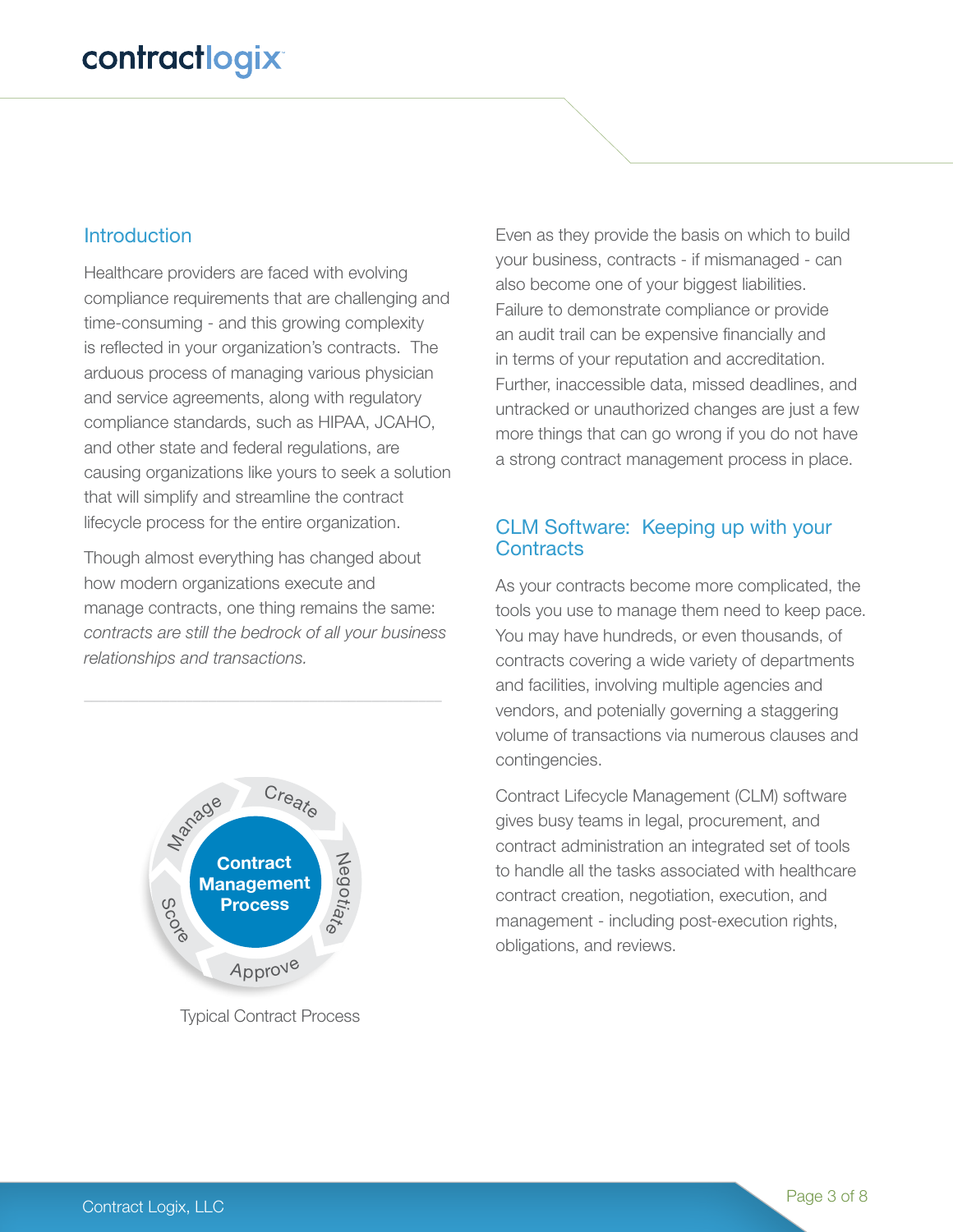Many different features of a CLM solution come together to make the contract management process smoother, but the four core principles that all organizations should focus on are:

- **Centralization**
- **Accessibility**
- **Automation**
- **Visibility**

In short, CLM software puts you in control of your contracts and helps you easily:

- Proactively manage all contract details, deadlines, and legal and financial obligations
- Identify & coordinate all relevant parties by name and role
- Capture all contract-related data and documents in a single system
- And ultimately, manage the full contract lifecycle

#### Life Before CLM Software: Risks and Inconveniences

It goes without saying that following regulatory and compliance guidelines presents a major risk to your organization. Without an automated, standardized CLM process in place, it can be impossible to know with certainty that your organization is in compliance with Medicare billing rules, Stark Law regulations, the GLBA, and the many other internal and external regulations that govern healthcare.

Additionally, trying to manage your contracts manually means you have no simple way of answering these common, yet critical, questions:

- Where is the contract I need, and is this the most recent version?
- Which contracts are about to expire?
- What is the status of this contract final draft, in negotations, approved, ready for renewal, or expired? And if I don't know, who should I ask?
- Is the contract I'm drafting using approved language and terms?
- What contracts have clauses and terms that pose a higher level of risk?

Being unable to answer questions like these opens the door to some serious business risks:

- Lack of compliance, which can lead to monetary fines, loss of accreditation, and lawsuits
- Delays associated with tracking down documents, verifying versions, and haphazard searches for data within documents
- Missing expiration dates that result in autorenewal
- Sending out the wrong documents for review or approval
- Signing the wrong documents or failing to secure all counter signatures
- Losing contracts or associated documents due to broken links, file renaming, or indiscriminate filing

A robust CLM solution will help you eliminate these inconveniences and mitigate your risk. The following sections address how CLM software helps you focus on the four core principles of contract management.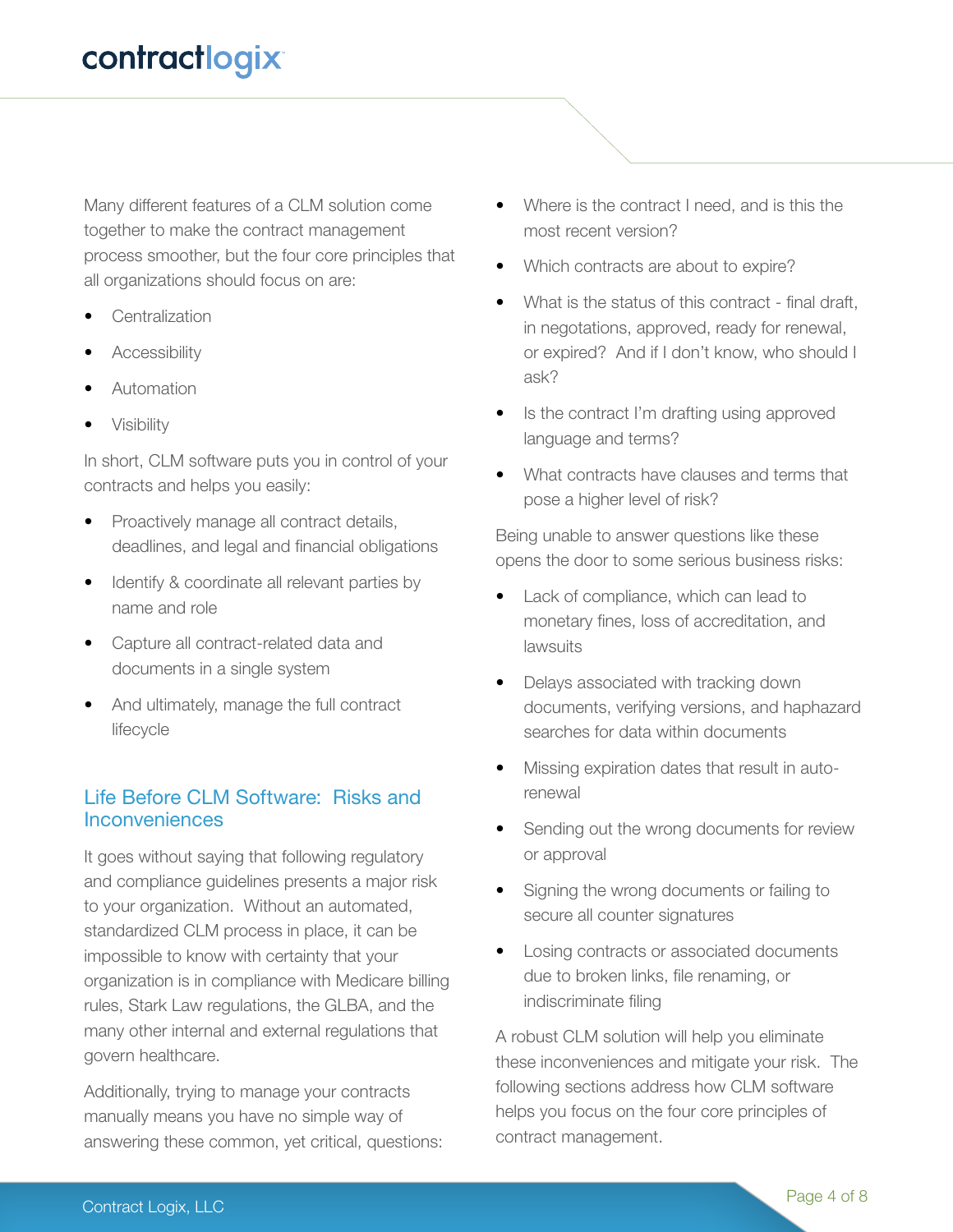# CLM Software & the Four Core Principles

You'll recall that we've previously touched on the four core principles of contract management: Centralization, Accessibility, Automation, & Visibility. Following are overviews of how CLM software helps with each of these core principles.

### **Centralization**

Have you ever searched for a finalized copy of a contract only to find out that it's stored solely on a single person's hard drive - and that person is on vacation?

CLM software enables you to establish a centralized electronic repository for your contracts, making them easy to manage and secure.

Centralization is the backbone of your contract management process, supporting and enabling all the other areas of contract management. Without a centralized location for documents and data, important functions such as reporting and analysis become nearly impossible.

Once your documents and data have been centralized you can then establish a library of standard templates, language, and clauses that can be pulled from any time a contract is being drafted. *This step is key to ensuring compliance.*

#### **Accessibility**

Hand in hand with Centralization comes Accessibility; once you've established a central repository for your contracts you can make access to them simple and easy, as well as manage access to various documents based on roles and permissions.

CLM software provides your team access to contracts and supporting documents at any time from anywhere.

However, there may be cases where you want certain team members to be able to modify only certain portions of the contract, or to not be able to modify anything at all. Robust CLM solutions feature role-based permissions such as "read only" and customized access; these ensure that the right people are accessing the right portions of any agreement.

# **Automation**

Post-execution management is a critical but often overlooked stage of the contract lifecycle. Contracts don't manage themselves, and managing them manually is an arduous task one that, arguably, presents the most risk to your business.

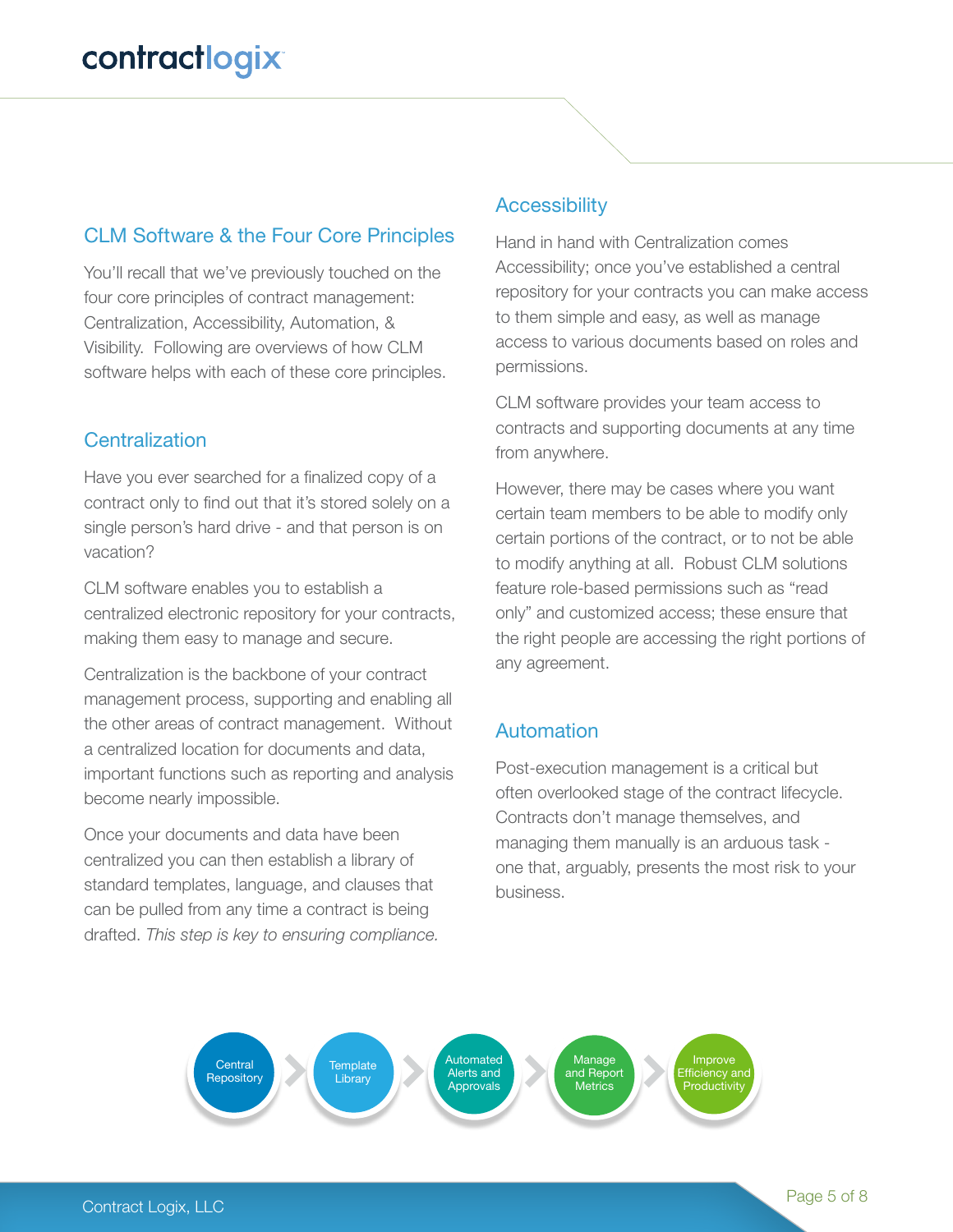Failures in post-execution management can result in many negative events.

- Non-compliance with regulation, which poses significant legal & financial risk
- Non-compliance with contract terms resulting in jeopardized products, service, assets, etc.
- Unintentional auto-renewals due to missed cancellation notices or deadlines
- Inability to easily associate external factors, such as insurance changes, to relevant legal obligations
- Failure of an audit due to missing key elements of an audit trail

The automation features of a robust CLM solution can mitigate these risks, vastly improving your post-execution compliance and allowing your team to take advantage of any beneficial terms, such as financial incentives.

Typical automation features of a CLM system include:

- Configurable alarms and email alerts that prompt action days in advance of a deadline and can be set to recur
- Alarms and to-do items that sync with external calendars such as Microsoft Outlook
- Automated email alerts to advise team members of next steps
- Archived history of alerts and notifications for management and audit purposes
- Customized team and individual to-do lists

Additionally, a robust CLM solution may offer a self-service option. This allows customers to check the status of a contract online and request a copy, without human interaction. This can be of enormous help to understaffed contract and legal departments.

Taking advantage of the automation features of your CLM solution will boost the efficiency of your post-execution process and help you maximize the value of every single contract.

#### **Visibility**

Knowledge is power, and CLM software gives you insight into the full scope of your contracts.

A good CLM software solution will offer two major features that will provide you with actionable business information.

#### Performance Dashboard

The dashboard of your CLM software should provide an adaptable, role-based view of all contract-related information and tasks, aggregating all available data and documents into a user-friendly, visual format that can be customized to each team member's needs. In addition to providing an overview of all contract activity and details such as upcoming deadlines, tasks, and milestones, a well-designed dashboard enables users to take action on tasks directly from the software's interface, streamlining workflow by avoiding back-and-forth movement between multiple platforms and software products.

#### Reporting Functions

Being able to filter, summarize, and analyze your data gives you a critical strategic edge; visibility combined with analysis helps you make the right decisions so you can lead proactively. The reporting capabilities of a good CLM solution will also allow you to capture and store a full contract history for auditing purposes.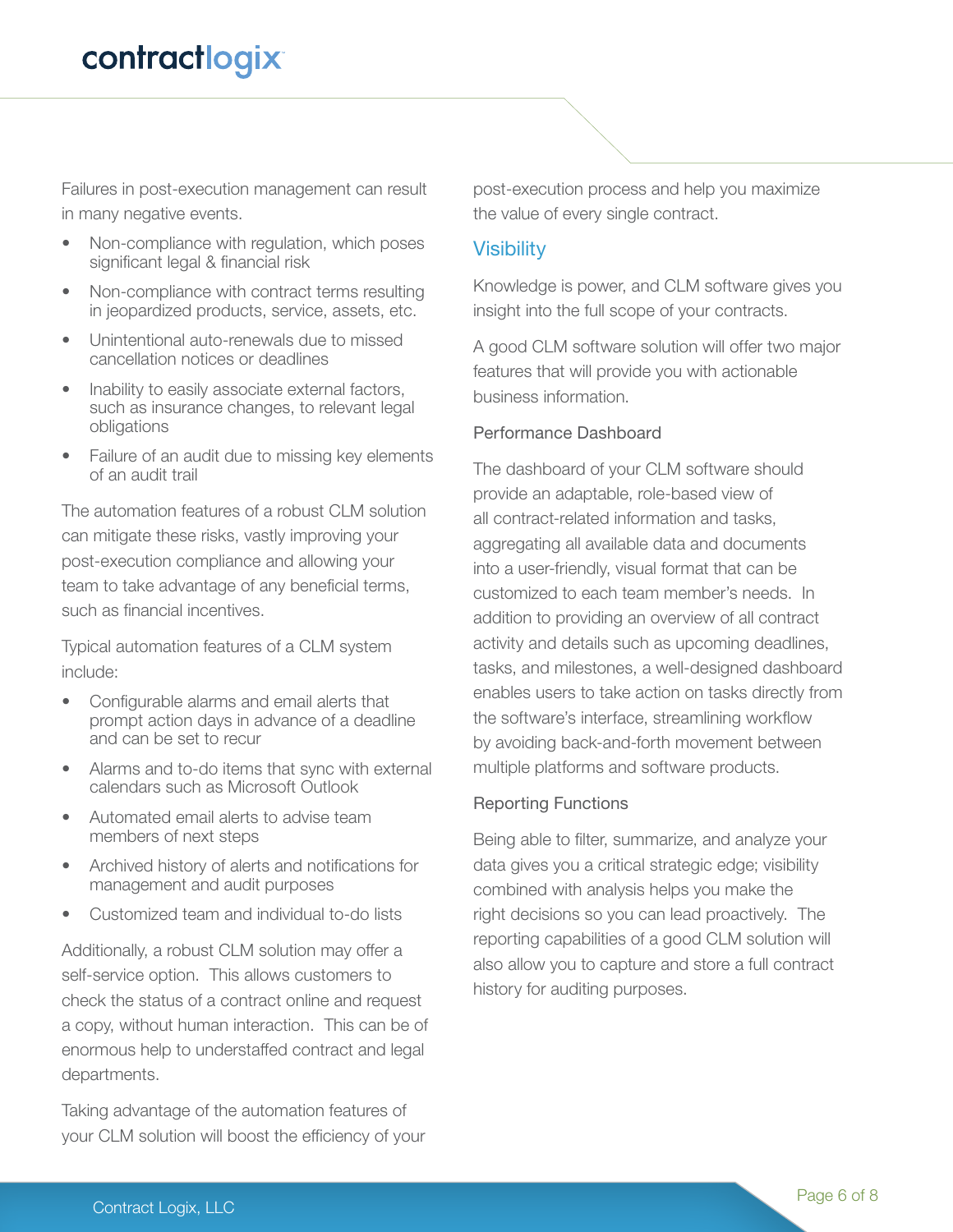### Organizational Benefits

While the benefits of CLM software may seem clear to those who work with contracts on a daily basis, a CLM solution can have wide-ranging benefits throughout your organization.

With a CLM solution your management team will see an overall increase in productivity due to better organization and automation. They can also be assured that the organziation's contracts are in compliance with regulatory issues and will pass an audit. Using the reporting functions, department heads can receive a comprehensive view of all relevant contracts and tasks on whatever recurring basis they prefer. As a result, they will be able to plan their efforts accordingly and maintain a higher level of control over their department's resources with minimial effort.

Another department that benefits from CLM software is the Sales Department. Contracts are an integral part of the sales process. How they're created, processed, and managed has a very real impact on the strength and profitability of customer relationships. Furthermore, a CLM system will improve the efficiency of the sales process and shorten the sales cycle by generating agreements quickly and correctly, automating approvals, and ensuring contract compliance. In short, it helps Sales close deals faster while helping to manage the growth of the business.

The Finance and Accounting Departments will often find tremendous value in an enterprise CLM system. It not only helps manage incoming and outgoing payments more efficiently, but also improves awareness of special terms and other considerations that directly impact revenue. It also integrates with other software or finance systems they may use, so the contract process is truly

seamless from start to finish.

Like Accounting and Finance, the Purchasing Department will also have the advantage of consistent, reliable access to accurate and wellorganized information when using CLM software. This will help them recognize opportunities tied to rebates, volume discounts, and other special terms, maximizing every cost-saving contingency related to their agreements.

Finally, your Staffing Department will have access to standard-language agreements that make hiring and contracting with health professionals and partner organizations an efficient and reliable process.